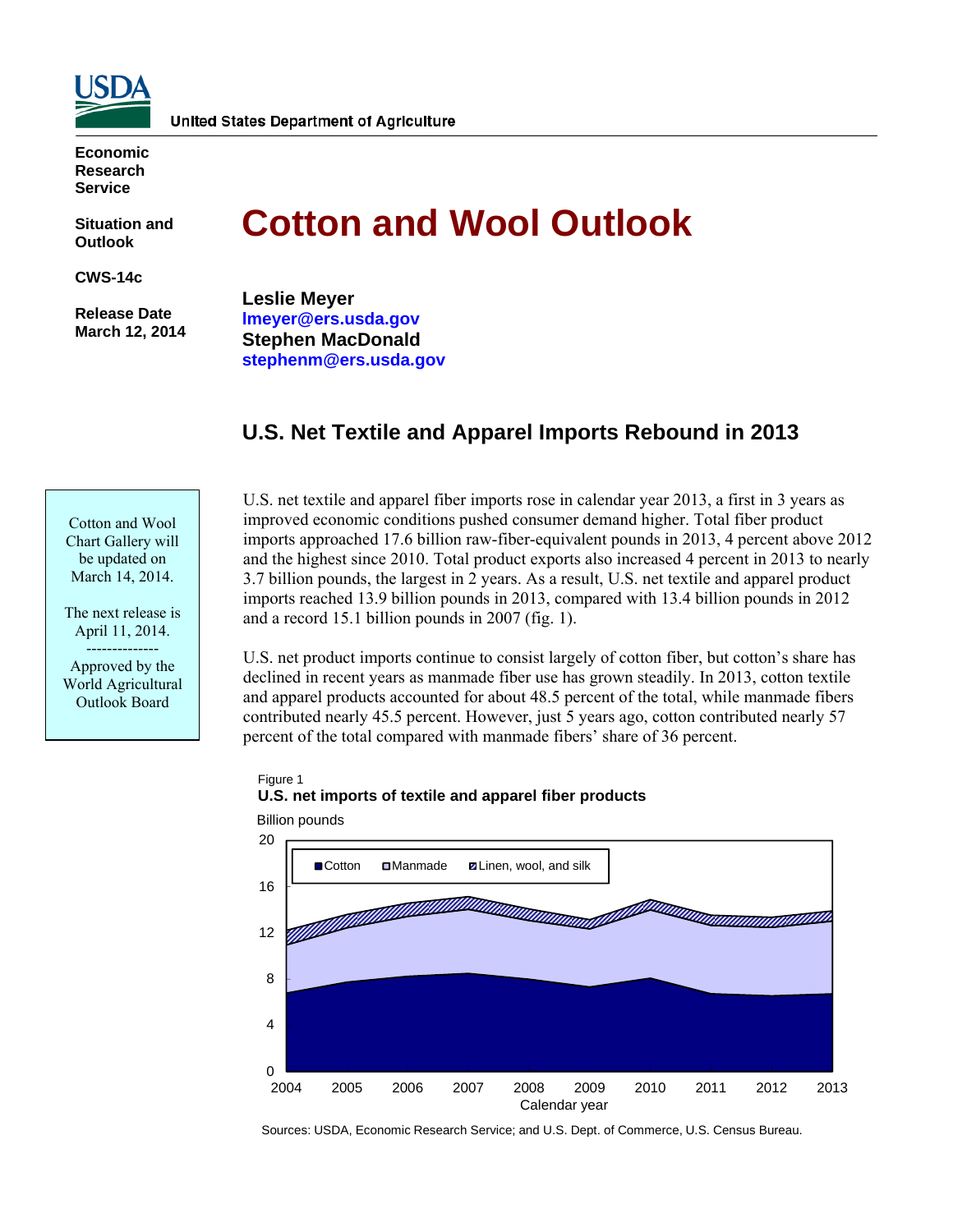## **Domestic**

### *U.S. Cotton Supply Unchanged; Demand Revised Slightly*

The U.S. cotton crop for 2013/14 remains estimated at nearly 13.2 million bales (upland at 12.55 million bales and extra-long staple at 636,000 bales), compared with last season's 17.3-million-bale crop. USDA will release its next *Cotton Ginnings* report on March 25th and the final U.S. cotton production estimate for the 2013 crop on May 9th. Based on the current crop estimate and beginning stocks of 3.9 million bales, the 2013/14 cotton supply totaled 17.1 million bales, 17 percent below a year ago and the lowest in nearly 3 decades.

Total U.S. cotton demand was raised in March to an estimated 14.3 million bales, 13 percent below 2012/13. The U.S. mill use estimate was unchanged for 2013/14 at 3.6 million bales, 100,000 bales above last season. In contrast, exports were raised 200,000 bales and are now projected at 10.7 million bales, which is still 2.3 million bales below a year ago.

Through the first 6 months of 2013/14, U.S. textile mills used 1.8 million bales of cotton (according to data collected by USDA's Farm Service Agency), compared with 1.7 million bales used during the first half of 2012/13. U.S. cotton mill use is expected to continue ahead of year-ago levels and reach its highest in 3 years.

U.S. cotton exports are forecast nearly 18 percent below last season, as the lower U.S. supply and reduced import demand from China keep U.S. cotton shipments at their lowest since 2000/01. Despite foreign import demand at a 3-year low, the U.S. share of global trade is forecast similar to last season's 28 percent (fig. 2).

U.S. cotton export commitments through the first 7 months of 2013/14 have reached 9.6 million bales. Shipments, however, have only reached 5.9 million bales, or 47 percent of the current forecast. A year ago, shipments of 7 million bales accounted for 54 percent of the final 2012/13 export estimate. Shipments typically decrease

#### Figure 2 **U.S. cotton exports and share of global trade**



Source: USDA, *World Agricultural Supply and Demand Estimates* reports.

 $\mathcal{D}$ *Cotton and Wool Outlook*/CWS-14c/March 12, 2014 Economic Research Service, USDA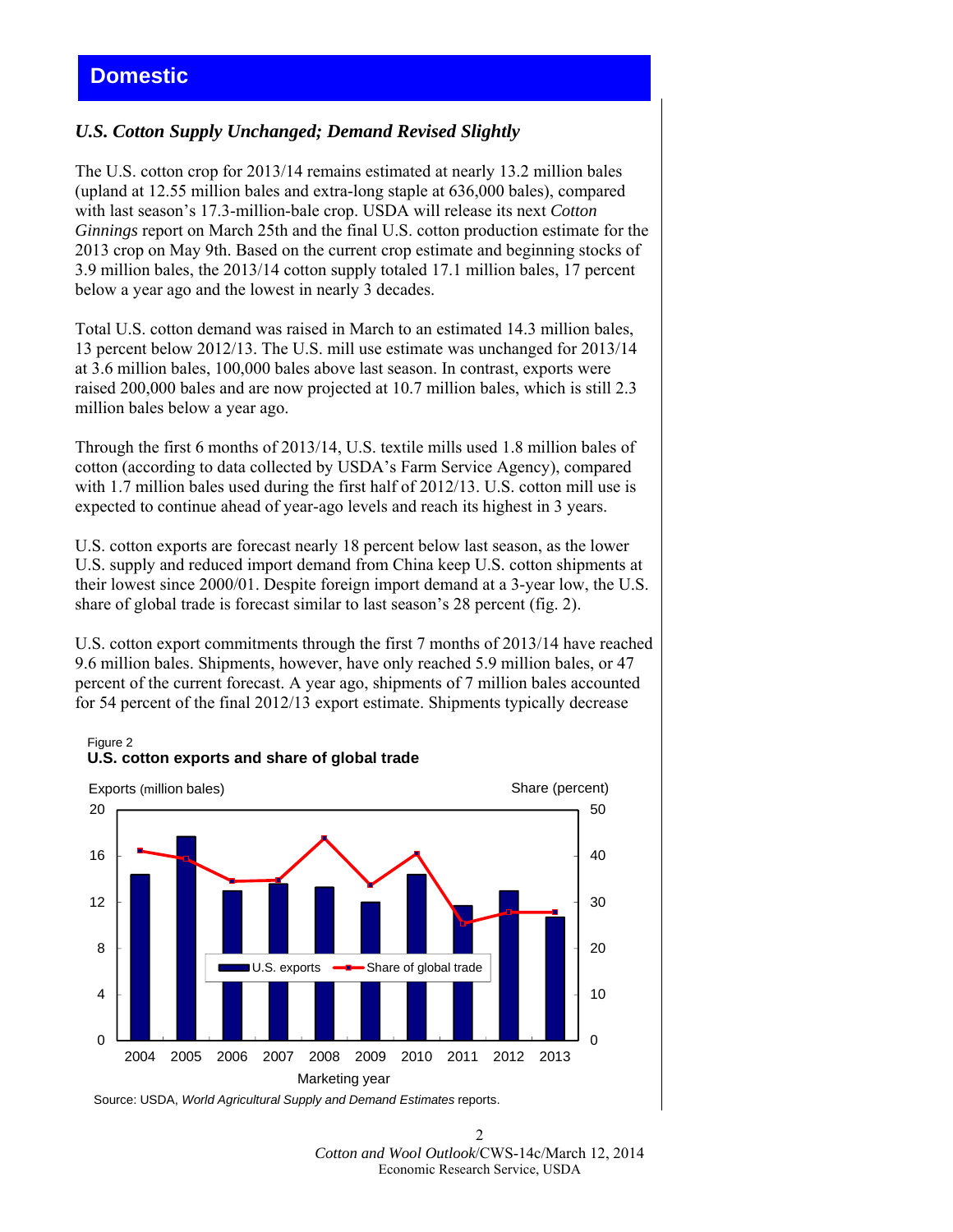toward the end of the season, especially with ending stocks estimated below 3 million bales. To reach the 10.7 million-bale estimate, shipments need to average 218,000 bales per week for the remainder of the season, compared with an average of about 350,000 bales shipped during the past 4 weeks.

## *Stocks Decline in 2013/14; Average Farm Price Higher*

With U.S. cotton demand exceeding production in 2013/14, ending stocks are forecast to decline for the second consecutive season. For 2013/14, U.S. stocks are projected at 2.8 million bales, 28 percent below last season and the lowest since 2010/11. Based on the latest supply and demand estimates, the 2013/14 stocks-touse ratio is expected to dip below 20 percent, despite lower demand.

The average price received by U.S. upland producers is expected to increase from last season's 72.5 cents per pound. Higher prices are prevailing this season, with the 2013/14 upland price projected to range between 75 and 78 cents per pound. At the midpoint of 76.5 cents per pound, prices would be 4 cents above 2012/13.

## *U.S. Retail Cotton Consumption Expands in 2013*

U.S. domestic cotton consumption (mill use plus net textile imports) experienced a rebound in calendar year 2013, surpassing 8.4 billion (raw-fiber-equivalent) pounds, or nearly 17.6 million bale-equivalents (fig. 3). The 2013 level represented a 3 percent increase from 2012 but was similar to 2011. However, the current level was 22 percent below the 2006 peak, when retail cotton consumption was estimated at approximately 10.9 billion pounds, or 22.6 million bale-equivalents.

Cotton product trade, as well as mill use of cotton, rose during calendar year 2013. U.S. cotton product imports approached 8.5 billion pounds in 2013, 3 percent above the 2012 level, which was the lowest since 2002. Cotton product exports were estimated at 1.7 billion pounds, 6 percent above 2012; U.S. cotton mill use rose similarly in 2013. As a result, the per capita estimate of retail cotton consumption increased slightly in 2013 to nearly 27 pounds, with mill use of cotton contributing more than 5 pounds of the total.



Sources: USDA, Economic Research Service; and U.S. Dept. of Commerce, U.S. Census Bureau.

 $\overline{5}$ *Cotton and Wool Outlook*/CWS-14c/March 12, 2014 Economic Research Service, USDA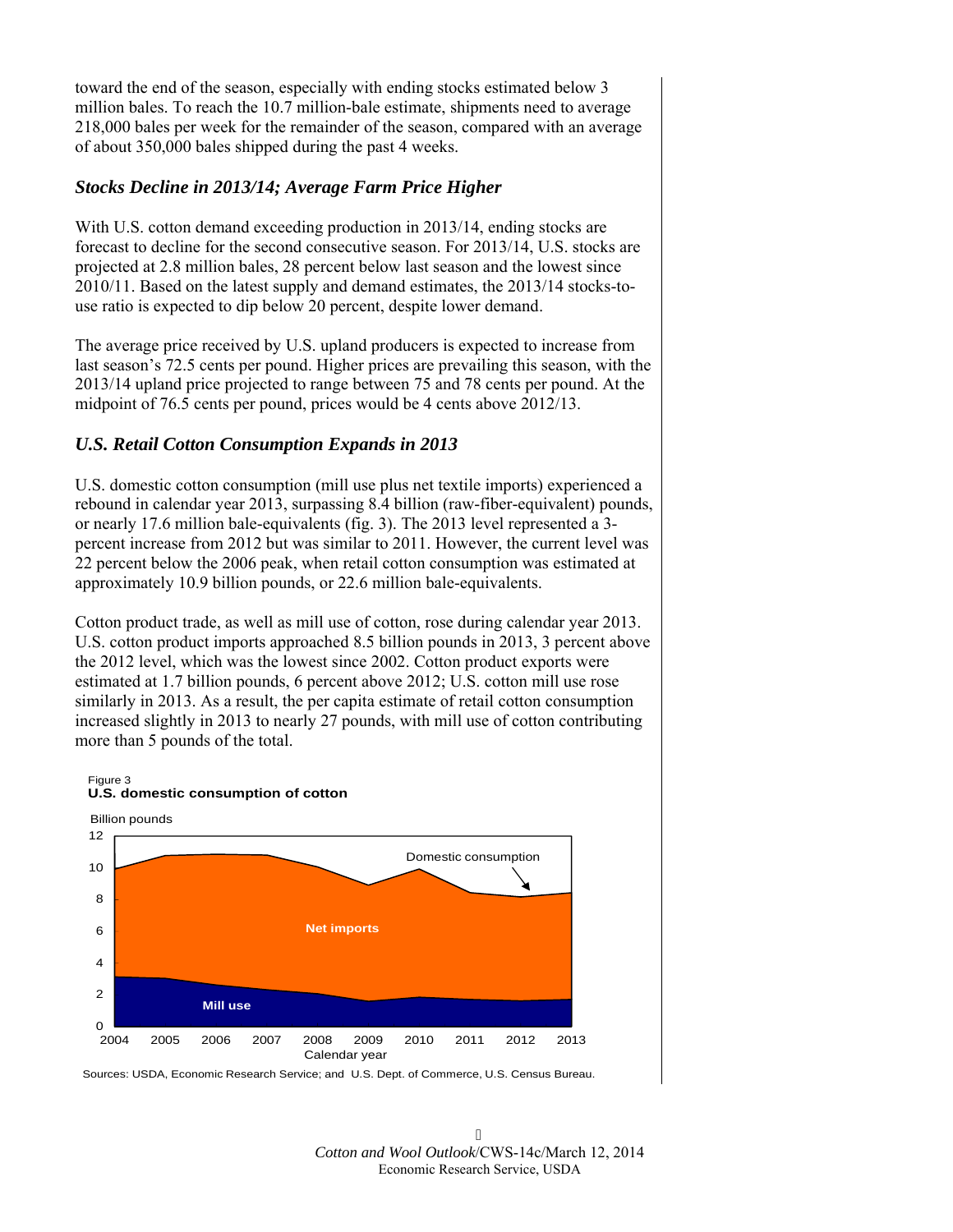# **International Outlook**

#### *World 2013/14 Cotton Production Virtually Unchanged in March*

Global cotton production remains estimated at 116.7 million bales, 5 percent below 2012/13 due largely to lower harvested area. World area in 2013/14 is estimated at 33.1 million hectares, 1.2 million hectares below the previous season and the lowest since 2009/10.

Production in China, the world's largest producer, is estimated at 32 million bales in 2013/14, 9 percent below last season as farmers in eastern China sought to grow more attractive alternative crops. A lower yield is also contributing to the smallest crop in China since 2010/11. India's crop is expected to reach 29 million bales this season, slightly above 2012/13, as higher yields more than offset lower harvested area. Pakistan is projected to produce 9.5 million bales in 2013/14, 2 percent above the previous season on improved yields.

In the Southern Hemisphere, Brazil is expected to produce a larger crop while dry conditions in Australia are forecast to reduce the crop there. Brazil's crop is forecast to rise 23 percent to 7.4 million bales, resulting from increased area and yield. In contrast, Australia is projected to produce only 4.1 million bales, the smallest crop there since 2009/10, as dry conditions at planting and depleted irrigation supplies limit production.

#### *Global Cotton Trade Dramatically Lower in 2013/14*

Global cotton trade is expected to be significantly lower this season as reduced raw cotton import demand by China affects trade around the world. Global cotton exports are forecast at nearly 38.5 million bales this season, 8.3 million bales (18 percent) below 2012/13. All major exporting countries, including the United States, are projected to experience a decline this season. India remains the largest foreign exporter in 2013/14, with shipments of 7.5 million bales forecast.

World cotton imports are forecast at 38.4 million bales in 2013/14, down from 46 million bales in 2012/13. While China is projected to account for the bulk of imports—11 million bales—the level is well below the 20-plus million bales imported during the previous two seasons. Offsetting a portion of this decline is the growth of other major importing countries, including Turkey, Bangladesh, Vietnam, and Indonesia.

#### *World Mill Use and Ending Stocks to Rise*

World cotton consumption in 2013/14 is estimated at 109.2 million bales, down slightly from last month's forecast but up nearly 3 percent from the previous year. China remains the world's leading spinner of cotton despite a declining trend that began several years ago. For 2013/14, China is expected to consume 35.5 million bales of cotton, the lowest in a decade and considerably below the record of 51 million bales used in 2007/08. However, the recent declines have been offset somewhat by China's growth of imported cotton yarn; in 2013/14, for example, China could import 10 million bale-equivalents of raw fiber in the form of cotton yarn, nearly double the level of 2011/12.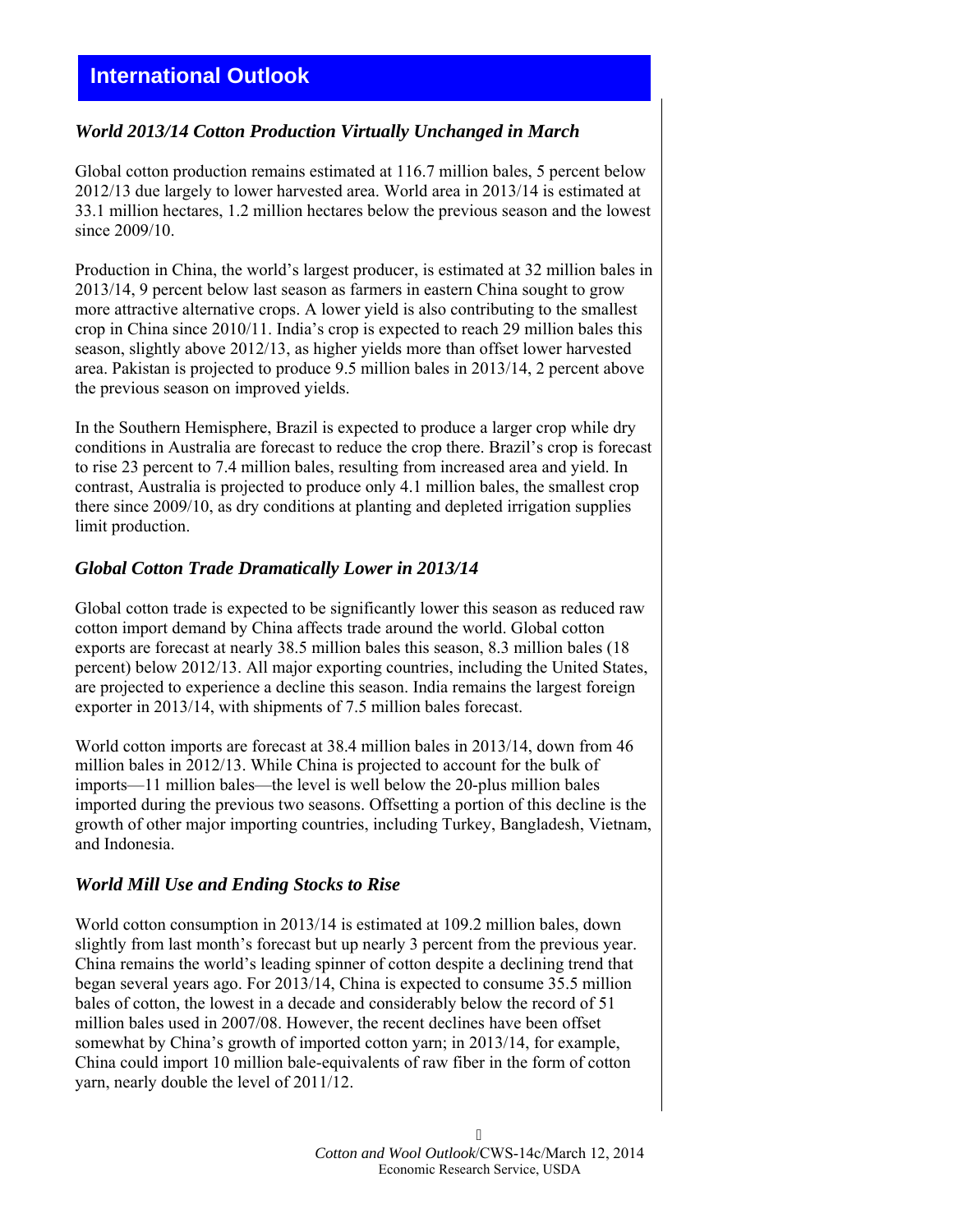Mill consumption in India, the second largest spinner, continues to trend higher in 2013/14. Cotton consumption in India is currently forecast at about 23.3 million bales, up from 21.8 million bales in 2012/13 and 19.4 million bales the year before. India's growth can be attributable to China's aforementioned yarn imports, with India one of the leading suppliers. Pakistan is also a major yarn supplier to China, and mill use there has benefited to some extent. For 2013/14, cotton mill use of 11 million bales is expected for Pakistan, equal to last season but up from 9.9 million bales in 2010/11.

Despite the economic expansion of the global economy boosting demand, world cotton production is expected to exceed mill use for the fourth consecutive season. Based on the latest global supply and demand estimates, world ending stocks are now forecast at a record 96.8 million bales, 8.5 percent above a year ago and more than double the stocks in 2009/10 (fig. 4). Most of the stock growth, however, has occurred in China, where the national reserve has ballooned in recent years and has effectively lowered cotton supplies available to the world market and supported global prices above expected levels.



Figure 4 **Global cotton stocks and prices**

Sources: Cotlook and USDA, Interagency Commodity Estimates Committee.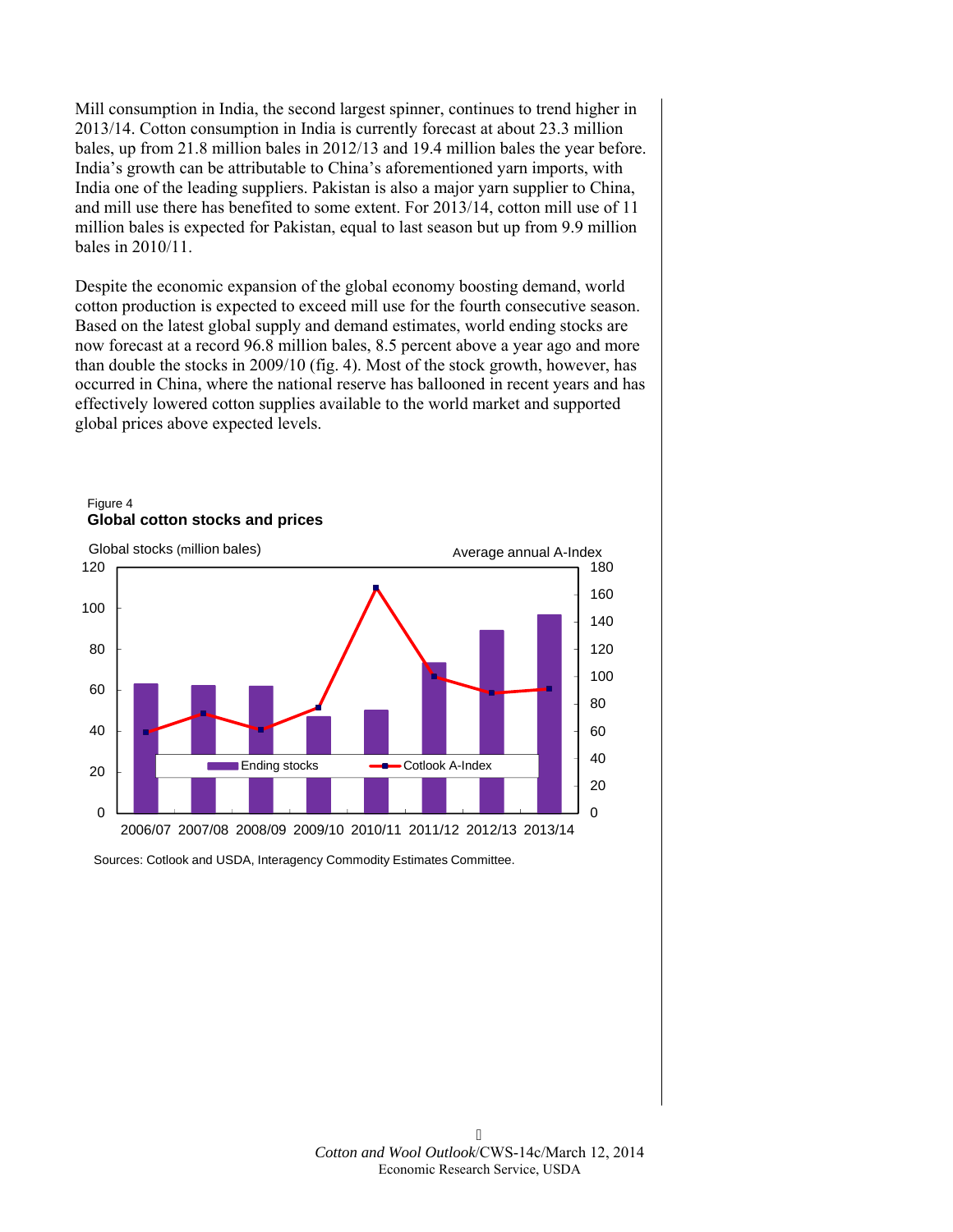# **Contacts and Links**

#### **Contact Information**

Leslie Meyer (U.S. cotton and textiles), (202) 694-5307, lmeyer@ers.usda.gov Stephen MacDonald (foreign cotton), (202) 694-5305, stephenm@ers.usda.gov Erma McCray (web publishing),  $(202)$  694-5306, [ejmccray@ers.usda.gov](mailto:ejmccray@ers.usda.gov)

#### **Subscription Information**

Subscribe to ERS e-mail notification service at [http://www.ers.usda.gov/subscribe-to-ers](http://www.ers.usda.gov/subscribe-to-ers-e-newsletters.aspx) [-e-newsletters.aspx t](http://www.ers.usda.gov/subscribe-to-ers-e-newsletters.aspx)o receive timely notification of newsletter availability. Printed copies can be purchased from the USDA Order Desk by calling 1-800-363-2068 (specify the issue number). To order printed copies of the five field crop newsletters cotton and wool, feed, rice, oil crops, and wheat—as a series, specify series SUB-COR-4043.

#### *Data*

Cotton and Wool Monthly Tables [\(http://cms.ers.usda.gov/publications/cws-cotton](http://cms.ers.usda.gov/publications/cws-cotton-and-wool-outlook)[and-wool-outlook](http://cms.ers.usda.gov/publications/cws-cotton-and-wool-outlook))

Cotton and Wool Chart Gallery ([http://www.ers.usda.gov/data-products/cotton-and](http://www.ers.usda.gov/data-products/cotton-and-wool-chart-gallery.aspx#.UguTC6z8J8E)[wool-chart-gallery.aspx#.UguTC6z8J8E\)](http://www.ers.usda.gov/data-products/cotton-and-wool-chart-gallery.aspx#.UguTC6z8J8E)

## *Related Websites*

WASDE <http://usda.mannlib.cornell.edu/MannUsda/viewDocumentInfo.do?documentID=1194>

Cotton Topics <http://www.ers.usda.gov/topics/crops/cotton-wool.aspx>

#### Cotton and Wool Outlook

<http://usda.mannlib.cornell.edu/MannUsda/viewDocumentInfo.do?documentID=1281>

The U.S. Department of Agriculture (USDA) prohibits discrimination in all its programs and activities on the basis of race, color, national origin, age, disability, and where applicable, sex, marital status, familial status, parental status, religion, sexual orientation, genetic information, political beliefs, reprisal, or because all or a part of an individual's income is derived from any public assistance program. (Not all prohibited bases apply to all programs.) Persons with disabilities who require alternative means for communication of program information (Braille, large print, audiotape, etc.) should contact USDA's TARGET Center at (202) 720-2600 (voice and TDD). To file a complaint of discrimination, write to USDA, Director, Office of Civil Rights, 1400 Independence Avenue, SW, Washington, DC 20250-9410 or call (800) 795-3272 (voice) or (202) 720-6382 (TDD). USDA is an equal opportunity provider and employer.

> 6 *Cotton and Wool Outlook*/CWS-14c/March 12, 2014 Economic Research Service, USDA

#### **E-mail Notification**

Readers of ERS outlook reports have two ways they can receive an e-mail notice about release of reports and associated data.

• Receive timely notification (soon) after the report is posted on the web) via USDA's Economics, Statistics, and Market Information System (which is housed at Cornell University's Mann Library). Go to [http://usda.mannlib.cornell.edu/Mann](http://usda.mannlib.cornell.edu/MannUsda/aboutEmailService.do) [Usda/aboutEmailService.do](http://usda.mannlib.cornell.edu/MannUsda/aboutEmailService.do) and follow the instructions to receive e-mail notices about ERS, Agricultural Marketing Service, National Agricultural Statistics Service, and World Agricultural Outlook Board products.

• Receive weekly notification (on Friday afternoon) via the ERS website. Go to [http://www.ers.usda.gov/subscribe](http://visitor.r20.constantcontact.com/manage/optin/ea?v=001CPZXBN9FC9pEGnjxEcGeWg%3D%3D)[to-ers-e-newsletters.aspx](http://visitor.r20.constantcontact.com/manage/optin/ea?v=001CPZXBN9FC9pEGnjxEcGeWg%3D%3D) and follow the instructions to receive notices about ERS outlook reports, Amber Waves magazine, and other reports and data products on specific topics. ERS also offers RSS (really simple syndication) feeds for all ERS products. Go to http://www.ers.usda.gov/rss/

to get started.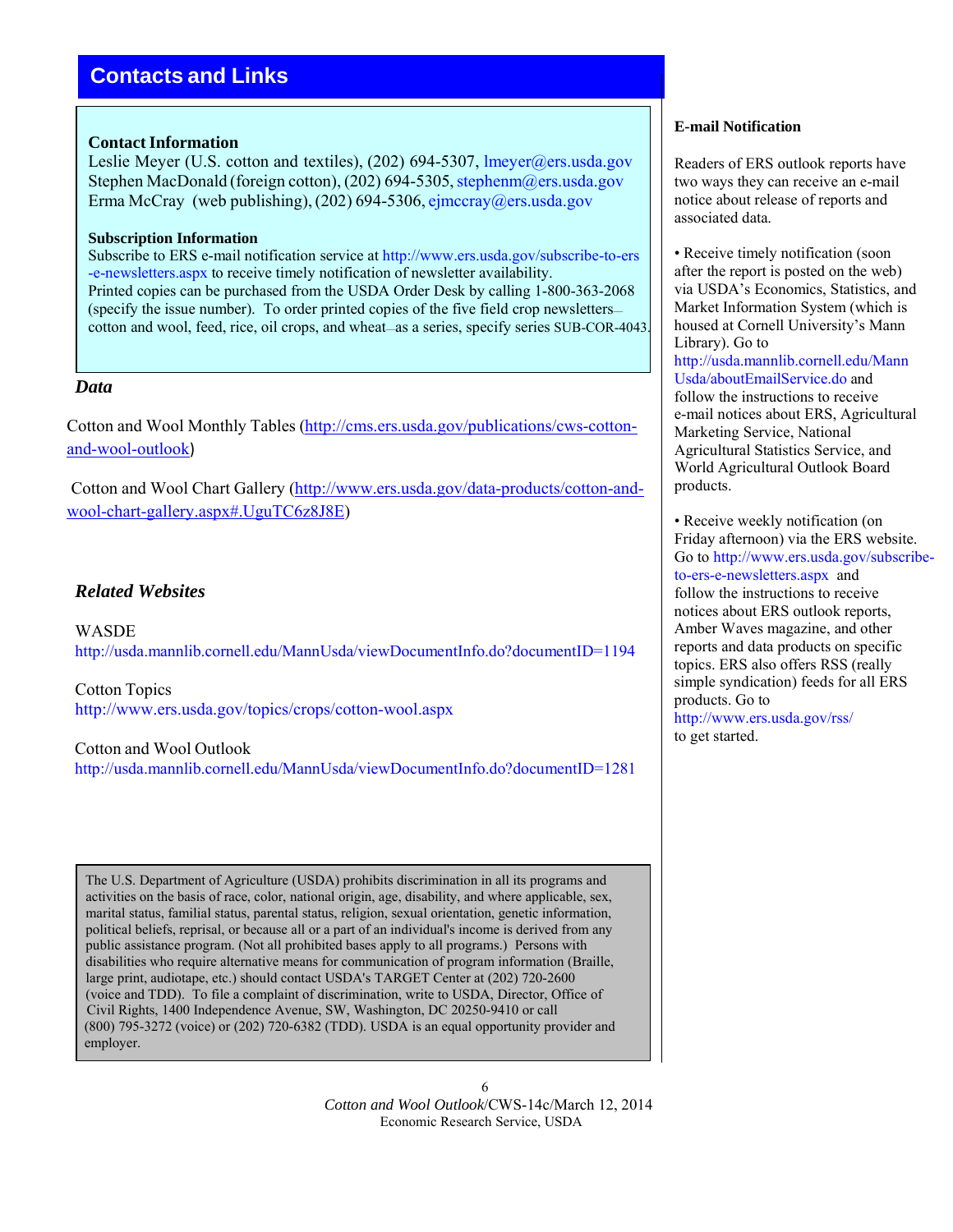|                      |                       |        | 2013/14             |        |  |
|----------------------|-----------------------|--------|---------------------|--------|--|
| Item                 | 2012/13               | Jan.   | Feb.                | Mar.   |  |
|                      | Million acres         |        |                     |        |  |
| Upland:              |                       |        |                     |        |  |
| Planted              | 12.076                | 10.206 | 10.206              | 10.206 |  |
| Harvested            | 9.135                 | 7.465  | 7.465               | 7.465  |  |
|                      |                       |        | Pounds              |        |  |
| Yield/harvested acre | 869                   | 807    | 807                 | 807    |  |
|                      | Million 480-lb, bales |        |                     |        |  |
| Beginning stocks     | 3.081                 | 3.705  | 3.705               | 3.705  |  |
| Production           | 16.535                | 12.551 | 12.551              | 12.551 |  |
| Total supply 1/      | 19.622                | 16.261 | 16.261              | 16.261 |  |
| Mill use             | 3.478                 | 3.580  | 3.580               | 3.580  |  |
| Exports              | 12.190                | 9.750  | 9.750               | 9.950  |  |
| Total use            | 15.668                | 13.330 | 13.330              | 13.530 |  |
| Ending stocks 2/     | 3.705                 | 2.934  | 2.934               | 2.734  |  |
|                      | Percent               |        |                     |        |  |
| Stocks-to-use ratio  | 23.6                  | 22.0   | 22.0                | 20.2   |  |
|                      |                       |        | 1,000 acres         |        |  |
| Extra-long staple:   |                       |        |                     |        |  |
| Planted              | 238.4                 | 201.0  | 201.0               | 201.0  |  |
| Harvested            | 236.8                 | 199.4  | 199.4               | 199.4  |  |
|                      |                       |        | Pounds              |        |  |
| Yield/harvested acre | 1,581                 | 1,530  | 1,530               | 1,530  |  |
|                      |                       |        | 1,000 480-lb. bales |        |  |
| Beginning stocks     | 269                   | 195    | 195                 | 195    |  |
| Production           | 780                   | 636    | 636                 | 636    |  |
| Total supply 1/      | 1,053                 | 836    | 836                 | 836    |  |
| Mill use             | 22                    | 20     | 20                  | 20     |  |
| Exports              | 836                   | 750    | 750                 | 750    |  |
| Total use            | 858                   | 770    | 770                 | 770    |  |
| Ending stocks 2/     | 195                   | 66     | 66                  | 66     |  |
|                      |                       |        | Percent             |        |  |
| Stocks-to-use ratio  | 22.7                  | 8.6    | 8.6                 | 8.6    |  |

Table 1--U.S. cotton supply and use estimates

1/ Includes imports. 2/ Includes unaccounted.

Source: USDA, World Agricultural Outlook Board.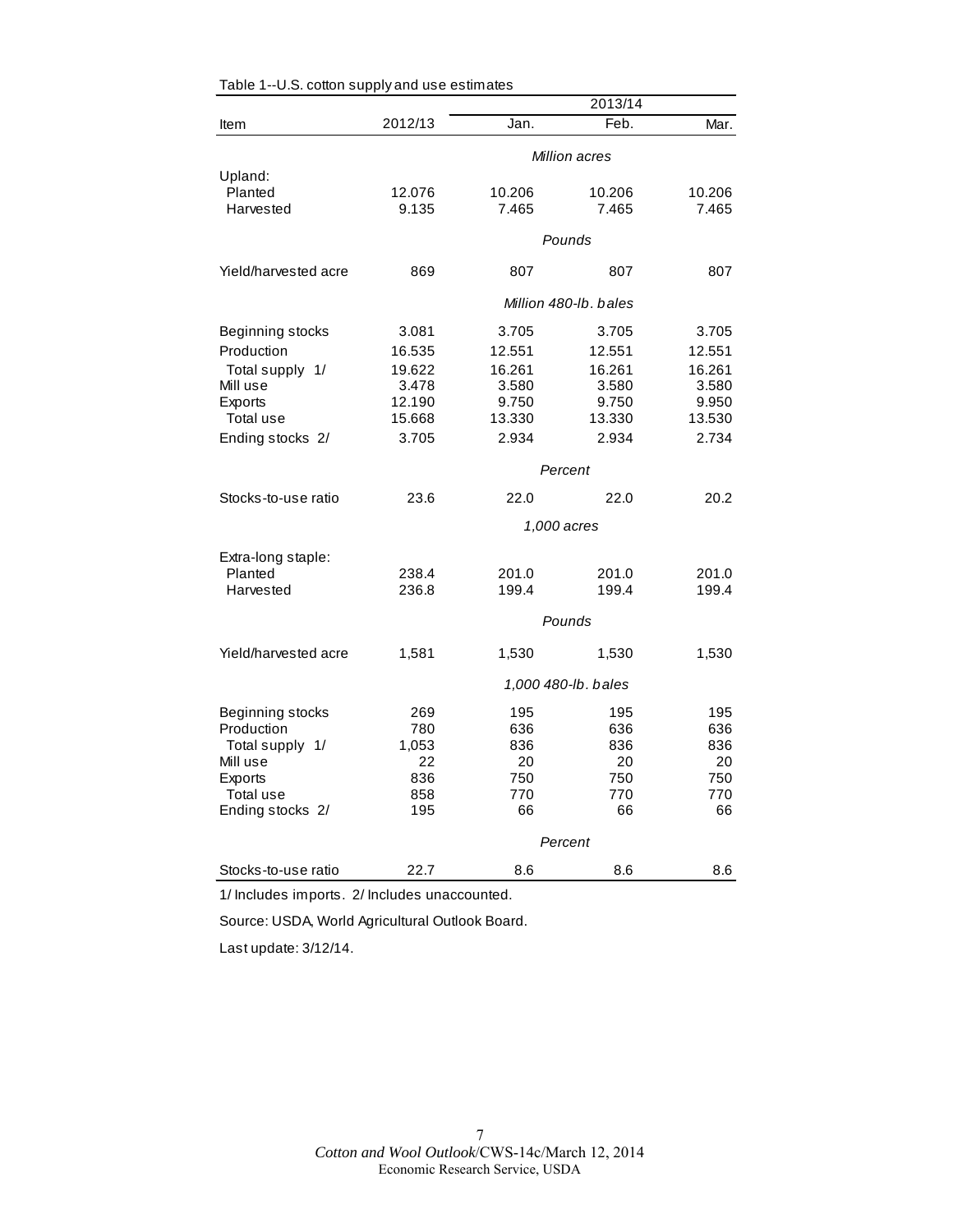|                      |         |        | 2013/14               |        |
|----------------------|---------|--------|-----------------------|--------|
| Item                 | 2012/13 | Jan.   | Feb.                  | Mar.   |
|                      |         |        | Million 480-lb, bales |        |
| Supply:              |         |        |                       |        |
| Beginning stocks--   |         |        |                       |        |
| World                | 73.32   | 89.17  | 89.16                 | 89.16  |
| Foreign              | 69.97   | 85.27  | 85.26                 | 85.26  |
| Production--         |         |        |                       |        |
| World                | 123.07  | 117.81 | 116.67                | 116.68 |
| Foreign              | 105.76  | 104.62 | 103.48                | 103.49 |
| Imports--            |         |        |                       |        |
| World                | 45.95   | 38.45  | 38.45                 | 38.43  |
| Foreign              | 45.94   | 38.44  | 38.44                 | 38.42  |
| Use:                 |         |        |                       |        |
| Mill use--           |         |        |                       |        |
| World                | 106.35  | 109.50 | 109.48                | 109.21 |
| Foreign              | 102.85  | 105.90 | 105.88                | 105.61 |
| Exports--            |         |        |                       |        |
| World                | 46.71   | 38.47  | 38.47                 | 38.45  |
| Foreign              | 33.68   | 27.97  | 27.97                 | 27.75  |
| Ending stocks--      |         |        |                       |        |
| World                | 89.16   | 97.61  | 96.47                 | 96.75  |
| Foreign              | 85.26   | 94.61  | 93.47                 | 93.95  |
|                      | Percent |        |                       |        |
| Stocks-to-use ratio: |         |        |                       |        |
| World                | 83.8    | 89.1   | 88.1                  | 88.6   |
| Foreign              | 82.9    | 89.3   | 88.3                  | 89.0   |

Source: USDA, World Agricultural Outlook Board.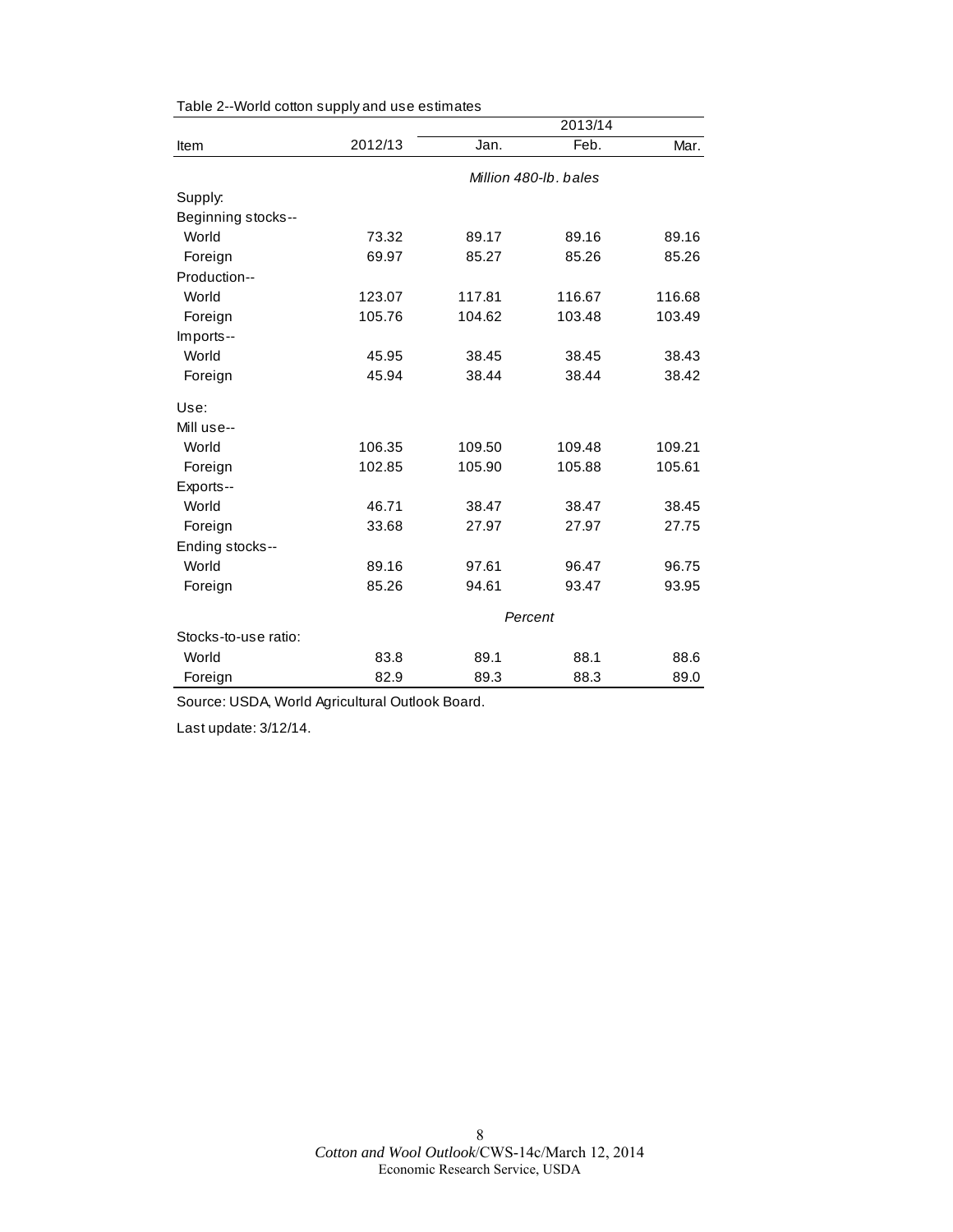| o.u.u.uu ouppiy         |           |                     |           |           |
|-------------------------|-----------|---------------------|-----------|-----------|
|                         | Nov.      | Dec.                | Jan.      | Jan.      |
| Item                    | 2013      | 2013                | 2014      | 2013      |
|                         |           | 1,000 480-lb. bales |           |           |
| Cotton:                 |           |                     |           |           |
| Stocks, beginning       | 4,169     | 8,810               | 10,960    | 14,039    |
| Ginnings                | 5,405     | 3,200               | 1,012     | 1,254     |
| Imports since August 1  | 1.5       | 1.5                 | 2.1       | 2.8       |
|                         |           | Million pounds      |           |           |
| Manmade:                |           |                     |           |           |
| Production              | 510.4     | 496.7               | 520.2     | 508.7     |
| Noncellulosic           | 510.4     | 496.7               | 520.2     | 508.7     |
| Cellulosic              | <b>NA</b> | <b>NA</b>           | <b>NA</b> | <b>NA</b> |
| Total since January 1   | 5,879.9   | 6,376.6             | 520.2     | 508.7     |
|                         |           |                     |           |           |
|                         | Oct.      | Nov.                | Dec.      | Dec.      |
|                         | 2013      | 2013                | 2013      | 2012      |
|                         |           | Million pounds      |           |           |
| Raw fiber imports:      | 156.4     | 144.9               | NA.       | 126.8     |
| Noncellulosic           | 142.5     | 133.4               | <b>NA</b> | 114.6     |
| Cellulosic              | 13.9      | 11.5                | <b>NA</b> | 12.2      |
| Total since January 1   | 1,558.0   | 1,702.9             | <b>NA</b> | 1,819.8   |
|                         |           | 1,000 pounds        |           |           |
| Wool and mohair:        |           |                     |           |           |
| Raw wool imports, clean | 919.6     | 458.2               | 430.8     | 416.4     |
| 48s-and-finer           | 442.1     | 271.4               | 172.1     | 137.0     |
| Not-finer-than-46s      | 477.4     | 186.8               | 258.8     | 279.4     |
| Total since January 1   | 6,717.5   | 7,175.8             | 7,606.6   | 9,114.5   |
| Wool top imports        | 107.2     | 170.7               | 72.1      | 446.7     |
| Total since January 1   | 4,308.0   | 4,478.7             | 4,550.9   | 4,544.8   |
| Mohair imports, clean   | 0.0       | 0.0                 | 0.0       | 0.0       |
| Total since January 1   | 0.0       | 0.0                 | 0.0       | 7.2       |

| Table 3--U.S. fiber supply |
|----------------------------|
|----------------------------|

NA = Not available.

Sources: USDA, National Agricultural Statistics Service;

U.S. Dept. of Commerce, U.S. Census Bureau; and *Fiber Organon.*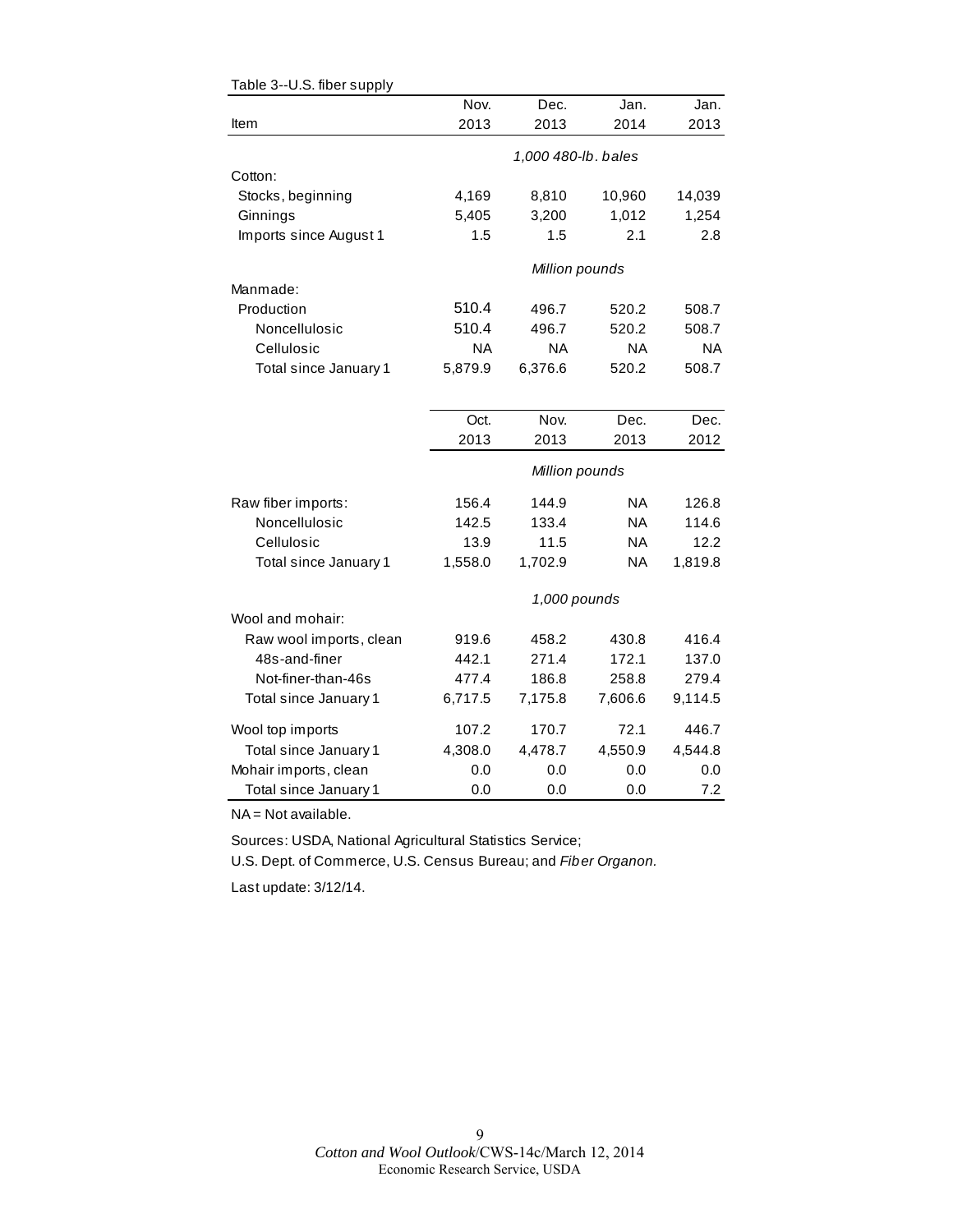|                             | Nov.         | Dec.                | Jan.    | Jan.    |  |  |
|-----------------------------|--------------|---------------------|---------|---------|--|--|
| Item                        | 2013         | 2013                | 2014    | 2013    |  |  |
|                             |              |                     |         |         |  |  |
|                             |              | 1,000 480-lb. bales |         |         |  |  |
| Cotton:                     |              |                     |         |         |  |  |
| All consumed by mills 1/    | 282          | 243                 | 291     | 299     |  |  |
| Total since August 1        | 1,226        | 1,470               | 1,761   | 1,695   |  |  |
| Daily rate                  | 13.4         | 11.1                | 12.7    | 13.0    |  |  |
| Upland consumed by mills 1/ | 281          | 242                 | 290     | 297     |  |  |
| Total since August 1        | 1,221        | 1,463               | 1,753   | 1,687   |  |  |
| Daily rate                  | 13.4         | 11.0                | 12.6    | 12.9    |  |  |
| Upland exports              | 399          | 741                 | 1,261   | 1,502   |  |  |
| Total since August 1        | 2,173        | 2,914               | 4,175   | 4,871   |  |  |
| Sales for next season       | 73           | 59                  | 169     | 67      |  |  |
| Total since August 1        | 251          | 310                 | 478     | 609     |  |  |
| Extra-long staple exports   | 83.0         | 65.5                | 80.9    | 75.4    |  |  |
| Total since August 1        | 220.7        | 286.2               | 367.1   | 368.1   |  |  |
| Sales for next season       | 0.0          | 0.0                 | 2.6     | 0.0     |  |  |
| Total since August 1        | 0.0          | 0.0                 | 2.6     | 4.4     |  |  |
|                             | Oct.         | Nov.                | Dec.    | Dec.    |  |  |
|                             | 2013         | 2013                | 2013    | 2012    |  |  |
|                             |              | Million pounds      |         |         |  |  |
| Manmade:                    |              |                     |         |         |  |  |
| Raw fiber exports           | 53.4         | 46.0                | NA.     | 49.5    |  |  |
| Noncellulosic               | 52.7         | 45.3                | NA      | 49.1    |  |  |
| Cellulosic                  | 0.7          | 0.7                 | NA      | 0.4     |  |  |
| Total since January 1       | 552.9        | 598.9               | NA      | 679.6   |  |  |
|                             | 1,000 pounds |                     |         |         |  |  |
| Wool and mohair:            |              |                     |         |         |  |  |
| Raw wool exports, clean     | 837.9        | 694.1               | 698.8   | 596.5   |  |  |
| Total since January 1       | 8,604.6      | 9,298.7             | 9,997.4 | 7,740.6 |  |  |
| Wool top exports            | 129.3        | 131.9               | 68.8    | 138.9   |  |  |
| Total since January 1       | 1,890.5      | 2,022.4             | 2,091.2 | 1,060.8 |  |  |
| Mohair exports, clean       | 62.5         | 29.5                | 29.6    | 130.8   |  |  |
| Total since January 1       | 685.1        | 714.6               | 744.2   | 582.8   |  |  |

Table 4--U.S. fiber demand

NA = Not available.

1/ Estimated by USDA.

Sources: USDA, Farm Service Agency; USDA, Foreign Agricultural Service, *U.S. Export Sales;* U.S. Dept. of Commerce, U.S. Census Bureau; and *Fiber Organon.*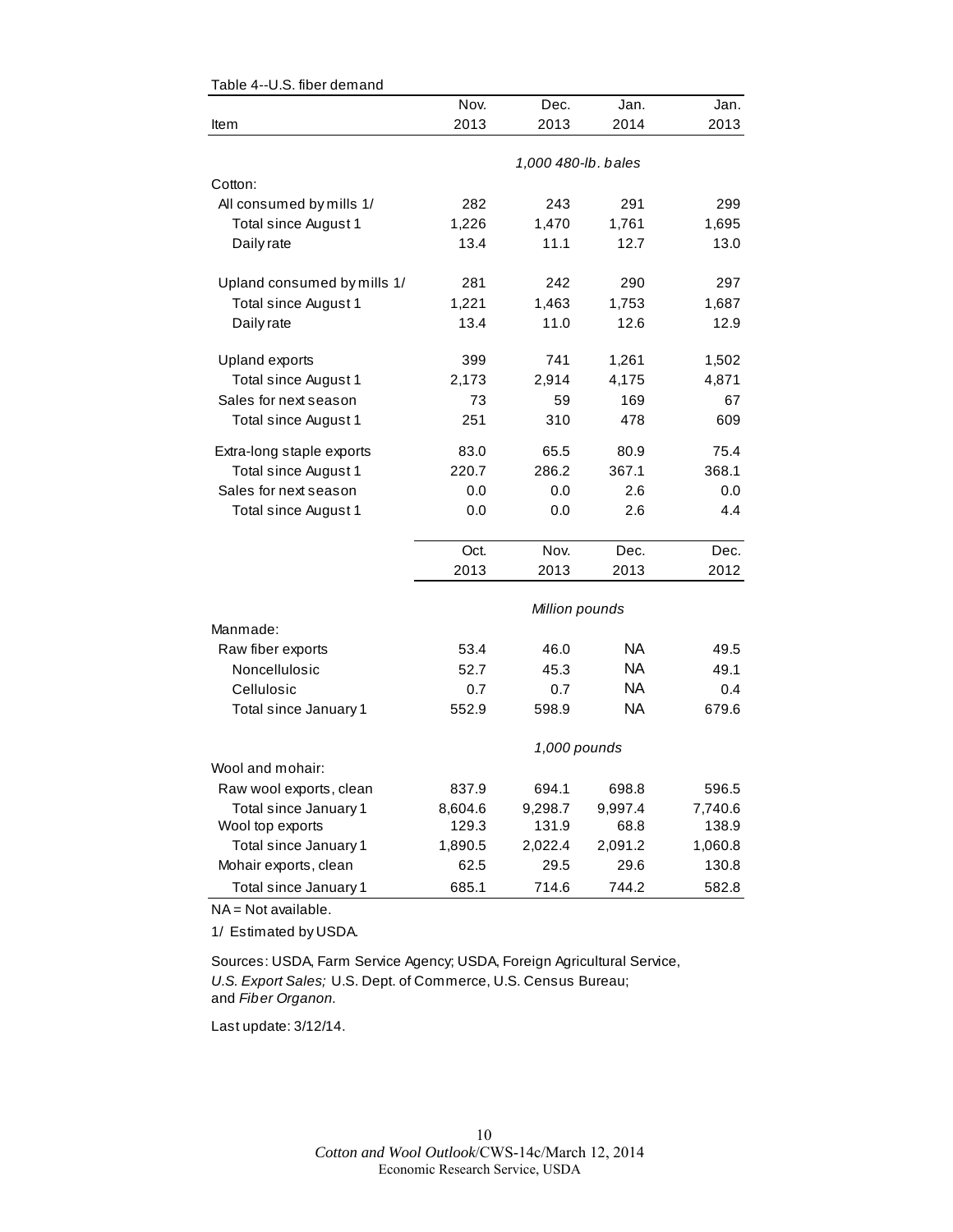|                            | Dec.      | Jan.              | Feb.   | Feb.      |
|----------------------------|-----------|-------------------|--------|-----------|
| Item                       | 2013      | 2014              | 2014   | 2013      |
|                            |           |                   |        |           |
|                            |           | Cents per pound   |        |           |
| Domestic cotton prices:    |           |                   |        |           |
| Adjusted world price       | 66.24     | 69.10             | 71.86  | 69.00     |
| Upland spot 41-34          | 78.75     | 81.43             | 83.21  | 76.87     |
| Pima spot 02-46            | 178.00    | 178.00            | 178.00 | 122.05    |
| Average price received by  |           |                   |        |           |
| upland producers           | 76.90     | 76.90             | 76.70  | 76.90     |
| Far Eastern cotton quotes: |           |                   |        |           |
| A Index                    | 87.37     | 91.01             | 93.55  | 89.86     |
| Memphis/Eastern            | 91.33     | 94.60             | 96.50  | 92.06     |
| Memphis/Orleans/Texas      | 91.00     | 94.35             | 96.25  | 91.69     |
| California/Arizona         | 92.75     | 96.45             | 98.44  | 95.31     |
|                            |           | Dollars per pound |        |           |
| Wool prices (clean):       |           |                   |        |           |
| <b>U.S. 56s</b>            | <b>NQ</b> | <b>NQ</b>         | NQ.    | <b>NQ</b> |
| Australian 56s 1/          | 3.43      | 3.21              | 3.20   | 3.95      |
| U.S.60s                    | <b>NQ</b> | NQ.               | NQ.    | <b>NQ</b> |
| Australian 60s 1/          | 4.80      | 5.10              | 5.00   | 5.76      |
| U.S. 64s                   | NQ.       | NQ.               | NQ.    | NQ.       |
| Australian 64s 1/          | 4.89      | 5.18              | 5.06   | 5.86      |

#### Table 5--U.S. and world fiber prices

NQ = No quote.

1/ In bond, Charleston, SC.

Sources: USDA, *Cotton Price Statistics* ; Cotlook Ltd., *Cotton Outlook;*  and trade reports.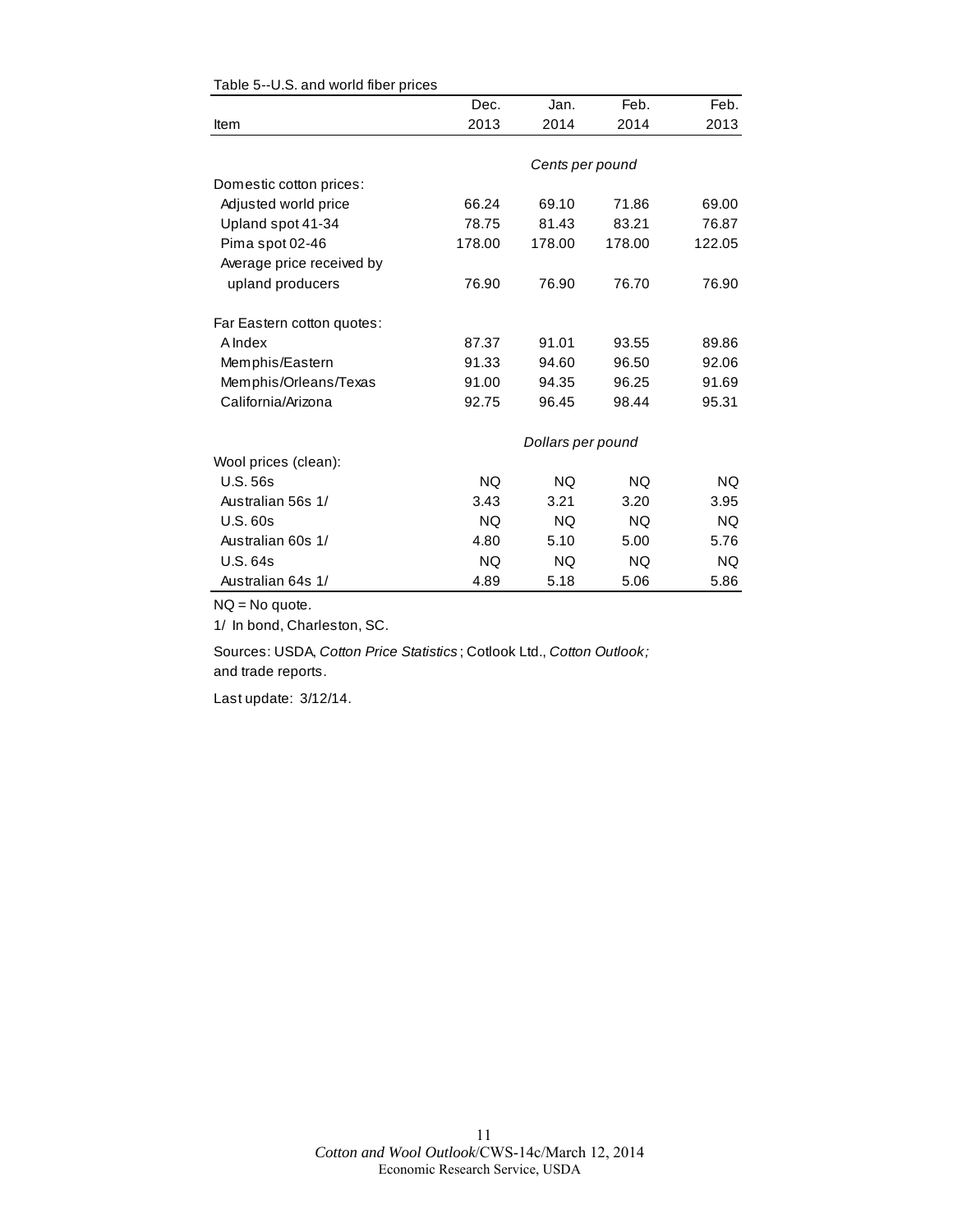| Table 6--U.S. textile imports, by fiber |                 |           |           |           |  |
|-----------------------------------------|-----------------|-----------|-----------|-----------|--|
|                                         | Nov.            | Dec.      | Jan.      | Jan.      |  |
| Item                                    | 2013            | 2013      | 2014      | 2013      |  |
|                                         | 1,000 pounds 1/ |           |           |           |  |
| Yarn, thread, and fabric:               | 227,965         | 235,853   | 279,366   | 252,843   |  |
| Cotton                                  | 50,704          | 52,152    | 62,233    | 53,632    |  |
| Linen                                   | 16,760          | 17,256    | 23,375    | 25,325    |  |
| Wool                                    | 3,621           | 3,690     | 3,680     | 3,556     |  |
| Silk                                    | 556             | 607       | 563       | 547       |  |
| Manmade                                 | 156,324         | 162,148   | 189,515   | 169,783   |  |
| Apparel:                                | 844,870         | 790,700   | 907,469   | 889,304   |  |
| Cotton                                  | 482,088         | 440,634   | 496,649   | 499,299   |  |
| Linen                                   | 6,402           | 6,217     | 9,408     | 9,831     |  |
| Wool                                    | 21,423          | 17,267    | 20,060    | 18,543    |  |
| Silk                                    | 7,339           | 7,268     | 10,825    | 10,045    |  |
| Manmade                                 | 327,619         | 319,314   | 370,528   | 351,586   |  |
| Home furnishings:                       | 243,087         | 218,321   | 238,991   | 214,129   |  |
| Cotton                                  | 119,829         | 119,997   | 132,432   | 123,563   |  |
| Linen                                   | 1,179           | 1,240     | 1,063     | 920       |  |
| Wool                                    | 314             | 668       | 343       | 403       |  |
| Silk                                    | 436             | 678       | 359       | 146       |  |
| Manmade                                 | 121,330         | 95,739    | 104,793   | 89,097    |  |
| Floor coverings:                        | 67,093          | 63,643    | 71,398    | 66,620    |  |
| Cotton                                  | 7,920           | 8,002     | 8,675     | 7,884     |  |
| Linen                                   | 17,131          | 15,051    | 17,942    | 18,082    |  |
| Wool                                    | 9,823           | 9,757     | 10,761    | 9,271     |  |
| Silk                                    | 1,662           | 2,068     | 2,132     | 1,618     |  |
| Manmade                                 | 30,558          | 28,764    | 31,887    | 29,765    |  |
| Total imports: 2/                       | 1,383,313       | 1,308,748 | 1,497,597 | 1,423,363 |  |
| Cotton                                  | 660,725         | 620,942   | 700,216   | 684,611   |  |
| Linen                                   | 41,472          | 39,764    | 51,788    | 54,158    |  |
| Wool                                    | 35,184          | 31,383    | 34,852    | 31,778    |  |
| Silk                                    | 9,992           | 10,622    | 13,879    | 12,357    |  |
| Manmade                                 | 635,939         | 606,038   | 696,861   | 640,458   |  |

 $\mathsf{TableR}$  U.S. to the imports, by fib

1/ Raw-fiber equivalent. 2/ Includes headgear.

Sources: USDA, Economic Research Service; and U.S. Dept. of Commerce, U.S. Census Bureau.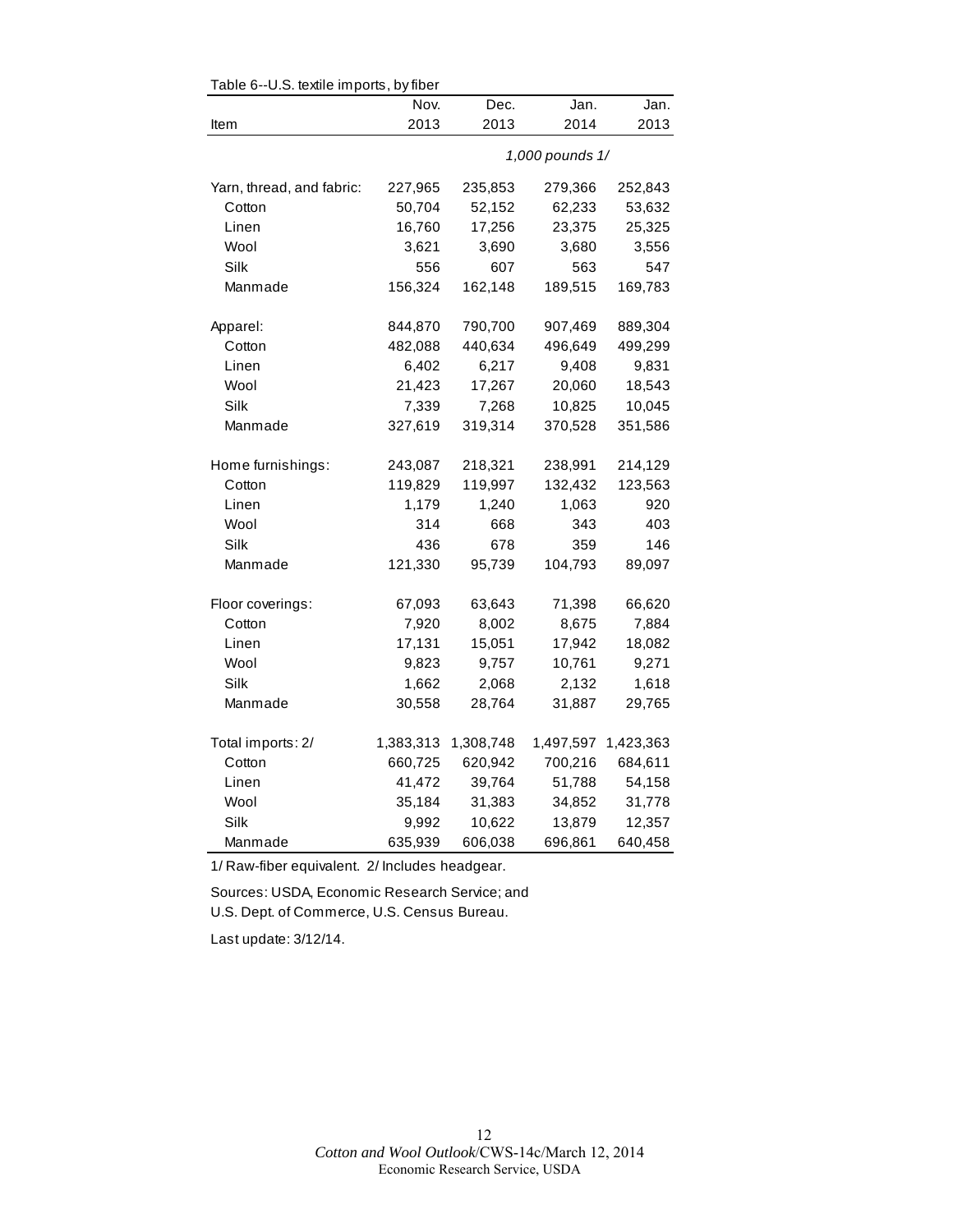|                           | Nov.    | Dec.    | Jan.            | Jan.    |
|---------------------------|---------|---------|-----------------|---------|
| Item                      | 2013    | 2013    | 2014            | 2013    |
|                           |         |         | 1,000 pounds 1/ |         |
| Yarn, thread, and fabric: | 234,443 | 195,765 | 227,584         | 222,046 |
| Cotton                    | 125,634 | 103,392 | 118,466         | 117,058 |
| Linen                     | 6,802   | 5,310   | 6,653           | 6,127   |
| Wool                      | 3,152   | 2,211   | 3,271           | 2,272   |
| Silk                      | 1,055   | 995     | 1,256           | 994     |
| Manmade                   | 97,800  | 83,857  | 97,938          | 95,595  |
| Apparel:                  | 28,499  | 25,195  | 24,546          | 24,654  |
| Cotton                    | 12,354  | 10,900  | 11,255          | 10,788  |
| Linen                     | 577     | 565     | 484             | 402     |
| Wool                      | 1,686   | 1,523   | 1,148           | 1,272   |
| Silk                      | 1,147   | 1,068   | 888             | 1,127   |
| Manmade                   | 12,735  | 11,139  | 10,771          | 11,065  |
| Home furnishings:         | 5,467   | 4,469   | 4,334           | 4,376   |
| Cotton                    | 2,656   | 2,067   | 2,297           | 2,140   |
| Linen                     | 270     | 238     | 160             | 216     |
| Wool                      | 172     | 142     | 97              | 157     |
| Silk                      | 142     | 131     | 77              | 148     |
| Manmade                   | 2,228   | 1,891   | 1,704           | 1,715   |
| Floor coverings:          | 34,984  | 32,598  | 27,848          | 28,954  |
| Cotton                    | 2,791   | 2,938   | 1,921           | 1,985   |
| Linen                     | 1,464   | 1,631   | 907             | 972     |
| Wool                      | 3,616   | 2,913   | 2,065           | 2,883   |
| Silk                      | 37      | 34      | 20              | 17      |
| Manmade                   | 27,076  | 25,083  | 22,935          | 23,097  |
| Total exports: 2/         | 303,499 | 258,093 | 284,432         | 280,138 |
| Cotton                    | 143,518 | 119,315 | 134,029         | 132,055 |
| Linen                     | 9,113   | 7,743   | 8,203           | 7,717   |
| Wool                      | 8,630   | 6,794   | 6,586           | 6,585   |
| Silk                      | 2,380   | 2,228   | 2,241           | 2,286   |
| Manmade                   | 139,857 | 122,012 | 133,372         | 131,494 |

Table 7--U.S. textile exports, by fiber

1/ Raw-fiber equivalent. 2/ Includes headgear.

Sources: USDA, Economic Research Service; and U.S. Dept. of Commerce, U.S. Census Bureau.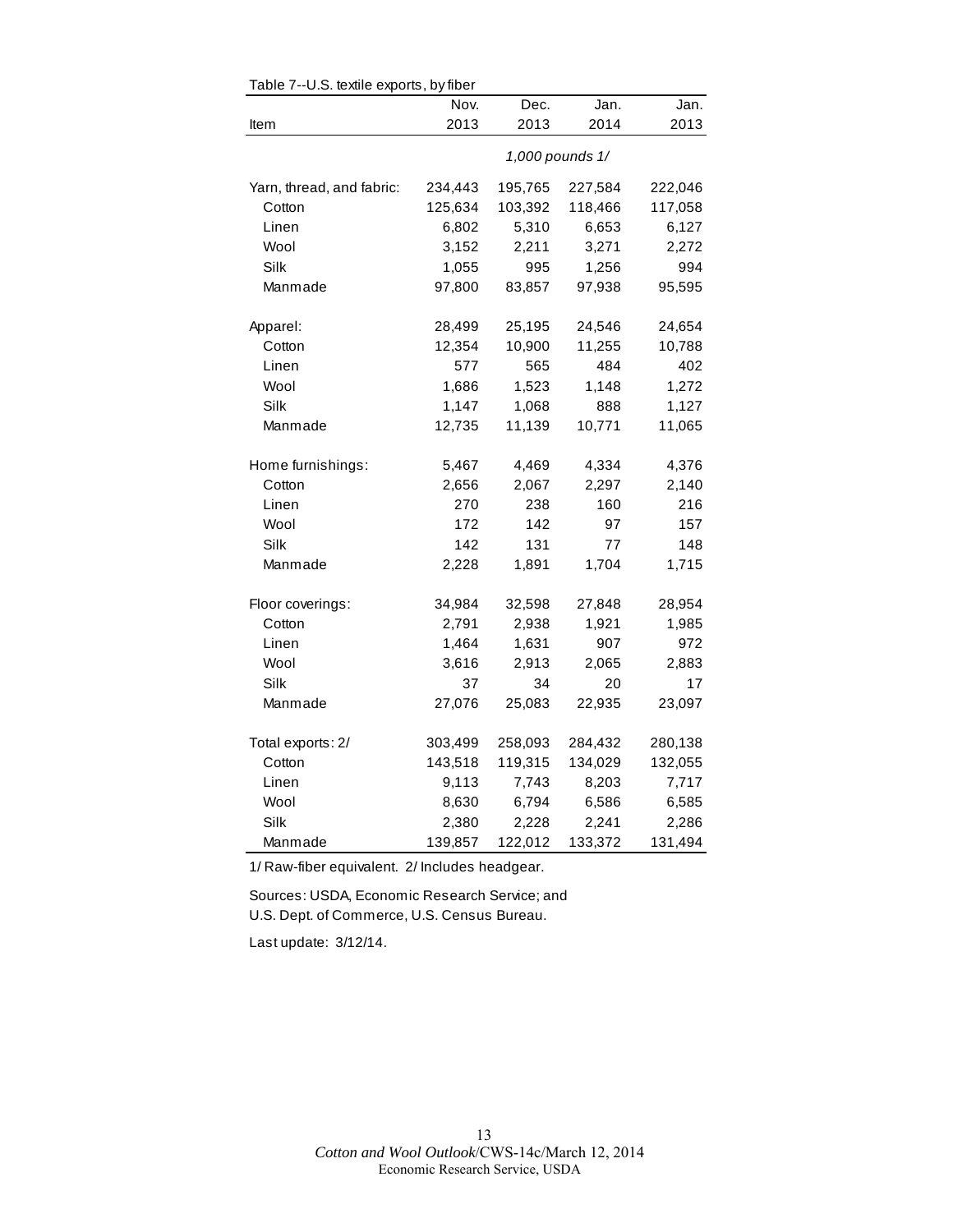| Table 8--0.5. cotton textile imports, by origin |         |         |                 |         |
|-------------------------------------------------|---------|---------|-----------------|---------|
|                                                 | Nov.    | Dec.    | Jan.            | Jan.    |
| Region/country                                  | 2013    | 2013    | 2014            | 2013    |
|                                                 |         |         | 1,000 pounds 1/ |         |
| North America                                   | 126,548 | 126,148 | 107,337         | 104,814 |
| Canada                                          | 3,051   | 2,650   | 2,571           | 2,959   |
| Costa Rica                                      | 331     | 352     | 173             | 199     |
| Dominican Republic                              | 5,837   | 4,837   | 4,233           | 3,982   |
| El Salvador                                     | 17,370  | 21,454  | 13,590          | 13,232  |
| Guatemala                                       | 7,760   | 7,625   | 6,276           | 6,580   |
| Haiti                                           | 10,102  | 9,870   | 9,064           | 8,448   |
| Honduras                                        | 25,156  | 26,406  | 17,422          | 17,598  |
| Mexico                                          | 42,733  | 38,216  | 39,282          | 38,789  |
| Nicaragua                                       | 14,186  | 14,720  | 14,634          | 13,026  |
| South America                                   | 3,627   | 4,038   | 4,216           | 5,060   |
| Colombia                                        | 1,519   | 1,637   | 1,503           | 1,794   |
| Peru                                            | 1,875   | 2,208   | 2,471           | 3,129   |
| Europe                                          | 12,973  | 11,845  | 11,265          | 10,661  |
| Germany                                         | 925     | 1,003   | 950             | 864     |
| Italy                                           | 1,736   | 1,783   | 1,649           | 1,687   |
| Portugal                                        | 1,700   | 1,199   | 1,648           | 1,194   |
| Turkey                                          | 6,120   | 5,260   | 4,620           | 4,847   |
| Turkmenistan                                    | 245     | 659     | 482             | 249     |
| Asia                                            | 504,924 | 464,528 | 561,646         | 547,969 |
| <b>Bahrain</b>                                  | 898     | 1,638   | 1,535           | 1,167   |
| Bangladesh                                      | 43,205  | 35,792  | 53,167          | 52,851  |
| Cambodia                                        | 17,713  | 14,151  | 16,278          | 18,211  |
| China                                           | 219,330 | 204,402 | 241,663         | 234,107 |
| Hong Kong                                       | 1,369   | 725     | 971             | 877     |
| India                                           | 61,617  | 60,226  | 66,381          | 60,274  |
| Indonesia                                       | 25,956  | 20,361  | 28,859          | 32,742  |
| Israel                                          | 771     | 626     | 1,108           | 889     |
| Japan                                           | 1,007   | 1,120   | 1,049           | 993     |
| Jordan                                          | 4,311   | 4,517   | 4,749           | 4,267   |
| Malaysia                                        | 2,589   | 2,608   | 2,900           | 3,207   |
| Pakistan                                        | 54,501  | 52,410  | 65,480          | 64,599  |
| Philippines                                     | 3,313   | 3,507   | 4,236           | 4,983   |
| South Korea                                     | 5,223   | 5,127   | 7,692           | 5,998   |
| Sri Lanka                                       | 8,009   | 7,204   | 8,707           | 7,697   |
| Taiwan                                          | 1,833   | 1,970   | 2,346           | 2,664   |
| Thailand                                        | 5,948   | 5,810   | 6,103           | 6,681   |
| <b>United Arab Emirates</b>                     | 896     | 735     | 417             | 473     |
| Vietnam                                         | 46,119  | 41,098  | 47,626          | 44,721  |
| Oceania                                         | 47      | 18      | 82              | 27      |
| Africa                                          | 12,606  | 14,365  | 15,670          | 16,081  |
| Egypt                                           | 6,181   | 7,416   | 8,820           | 8,996   |
| Kenya                                           | 2,494   | 2,077   | 1,978           | 1,694   |
| Lesotho                                         | 2,282   | 2,010   | 2,646           | 3,033   |
| <b>Mauritius</b>                                | 572     | 1,366   | 927             | 892     |
| World 2/                                        | 660,725 | 620,942 | 700,216         | 684,611 |

Table 8--U.S. cotton textile imports, by origin

Sources: USDA, Economic Research Service; and U.S. Dept. of Commerce, U.S. Census Bureau.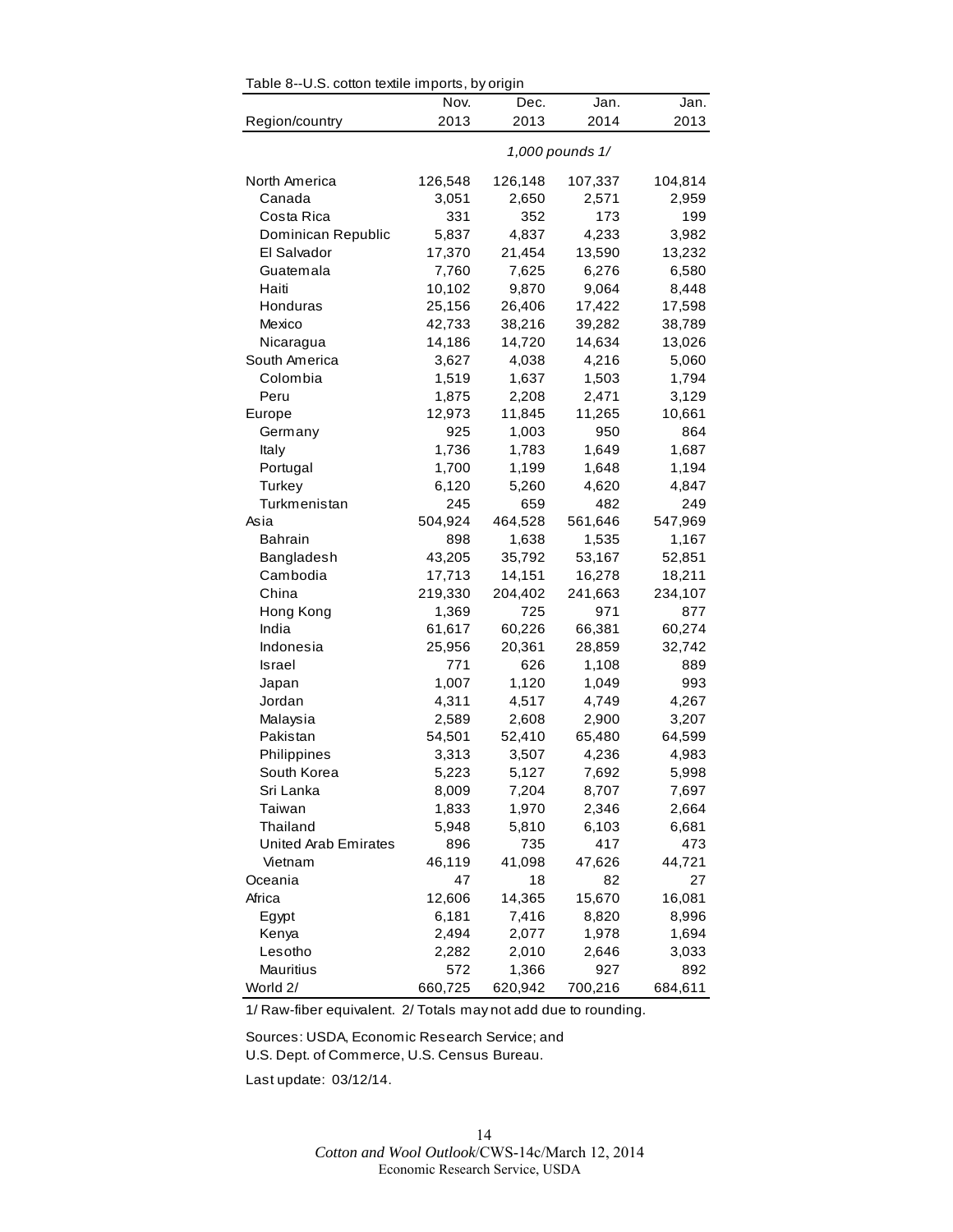| Table 9--0.S. cotton textile exports, by destination |         |         |                 |         |
|------------------------------------------------------|---------|---------|-----------------|---------|
|                                                      | Nov.    | Dec.    | Jan.            | Jan.    |
| Region/country                                       | 2013    | 2013    | 2014            | 2013    |
|                                                      |         |         | 1,000 pounds 1/ |         |
| North America                                        | 122,847 | 101,027 | 112,452         | 109,254 |
| Bahamas                                              | 485     | 157     | 97              | 147     |
| Canada                                               | 11,597  | 10,948  | 10,771          | 10,138  |
| Costa Rica                                           | 305     | 178     | 257             | 300     |
| Dominican Republic                                   | 18,151  | 14,583  | 16,480          | 17,584  |
| El Salvador                                          | 10,355  | 8,570   | 11,122          | 10,130  |
| Guatemala                                            | 2,141   | 2,031   | 1,980           | 2,460   |
| Haiti                                                | 847     | 636     | 660             | 485     |
| Honduras                                             | 46,398  | 39,298  | 41,467          | 41,145  |
| Jamaica                                              | 128     | 75      | 64              | 59      |
| Mexico                                               | 29,380  | 22,897  | 27,407          | 24,850  |
| Nicaragua                                            | 2,344   | 1,160   | 1,599           | 1,484   |
| Panama                                               | 321     | 186     | 242             | 221     |
| South America                                        | 4,841   | 4,038   | 4,622           | 3,040   |
| Brazil                                               | 227     | 341     | 349             | 374     |
| Chile                                                | 277     | 153     | 403             | 228     |
| Colombia                                             | 2,991   | 1,503   | 2,251           | 1,554   |
| Ecuador                                              | 223     | 95      | 106             | 171     |
| Peru                                                 | 782     | 1,574   | 1,187           | 353     |
| Venezuela                                            | 115     | 193     | 177             | 239     |
| Europe                                               | 3,238   | 2,667   | 2,681           | 3,221   |
| Belgium                                              | 217     | 188     | 362             | 225     |
| France                                               | 174     | 103     | 130             | 120     |
| Germany                                              | 506     | 468     | 494             | 547     |
| Italy                                                | 231     | 133     | 127             | 196     |
| Netherlands                                          | 272     | 394     | 253             | 313     |
| United Kingdom                                       | 1,055   | 770     | 763             | 1,098   |
| Asia                                                 | 11,471  | 10,614  | 13,475          | 15,607  |
| China                                                | 8,027   | 6,934   | 10,230          | 12,353  |
| Hong Kong                                            | 463     | 426     | 425             | 474     |
| India                                                | 89      | 190     | 189             | 142     |
| Israel                                               | 132     | 147     | 86              | 105     |
| Japan                                                | 868     | 1,073   | 868             | 779     |
| Lebanon                                              | 37      | 40      | 112             | 173     |
| Saudi Arabia                                         | 115     | 97      | 106             | 125     |
| Singapore                                            | 241     | 74      | 197             | 212     |
| South Korea                                          | 484     | 618     | 292             | 390     |
| Taiwan                                               | 128     | 94      | 161             | 58      |
| Thailand                                             | 79      | 33      | 34              | 148     |
| <b>United Arab Emirates</b>                          | 238     | 253     | 295             | 270     |
| Vietnam                                              | 216     | 376     | 50              | 120     |
| Oceania                                              | 690     | 608     | 582             | 733     |
| Australia                                            | 503     | 450     | 427             | 529     |
| New Zealand                                          | 144     | 95      | 136             | 155     |
| Africa                                               | 431     | 360     | 217             | 171     |
| South Africa                                         | 28      | 60      | 50              | 14      |
| World 2/                                             | 143,518 | 119,315 | 134,029         | 132,055 |

 $Table 9-118$  cotton textile experts, by destination

Sources: USDA, Economic Research Service; and U.S. Dept. of Commerce, U.S. Census Bureau.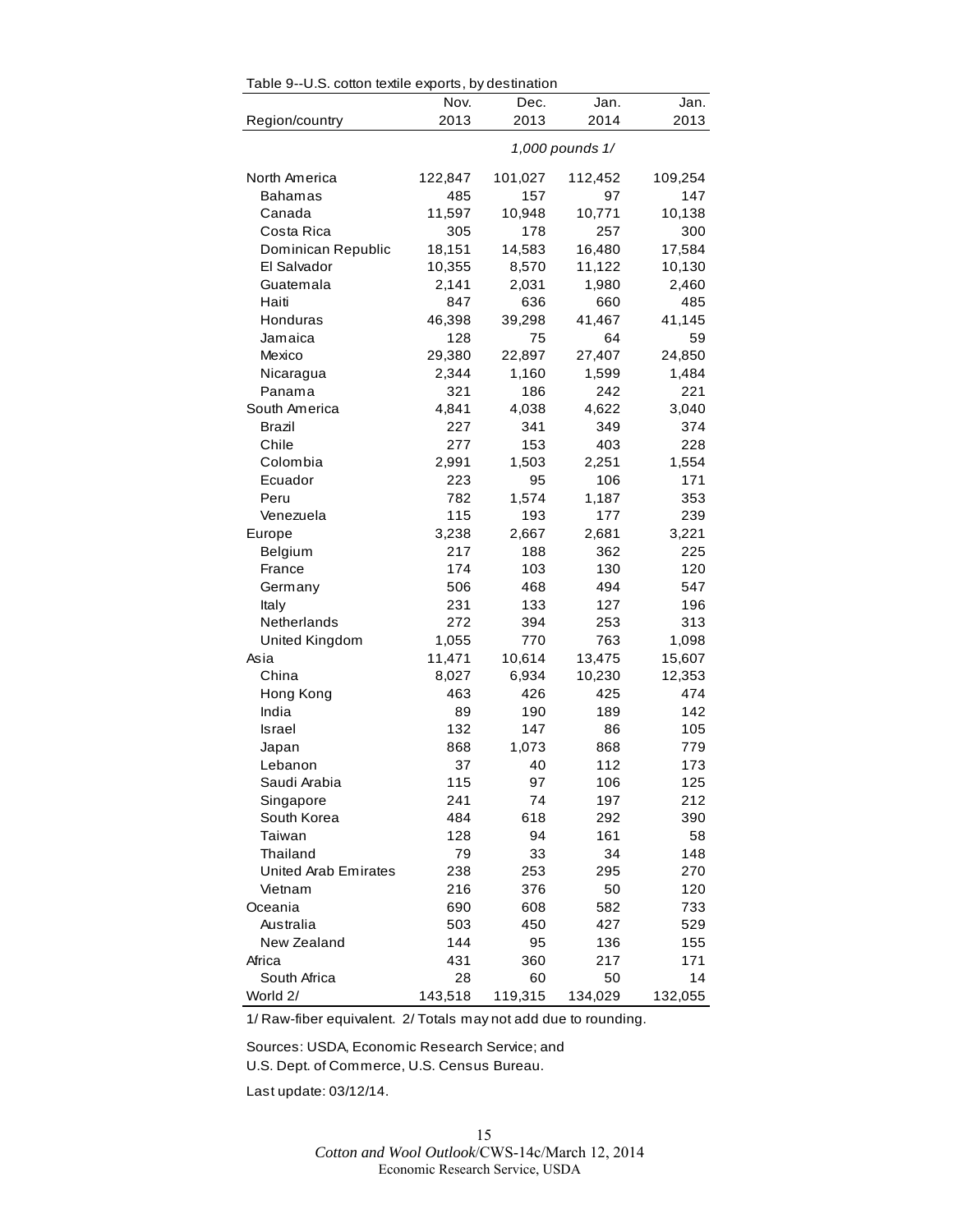| rable To-Acreage, yield, and production estimates, 2010<br>State/region | Planted        | Harvested         | Yield          | Production  |
|-------------------------------------------------------------------------|----------------|-------------------|----------------|-------------|
|                                                                         |                |                   | Pounds/        |             |
|                                                                         |                | -- 1,000 acres -- | harvested acre | 1,000 bales |
| Upland:                                                                 |                |                   |                |             |
| Alabama                                                                 | 365            | 362               | 736            | 555         |
| Florida                                                                 | 131            | 128               | 750            | 200         |
| Georgia                                                                 | 1,370          | 1,355             | 850            | 2,400       |
| North Carolina                                                          | 465            | 460               | 819            | 785         |
| South Carolina                                                          | 258            | 254               | 680            | 360         |
| Virginia                                                                | 78             | 77                | 960            | 154         |
| Southeast                                                               | 2,667          | 2,636             | 811            | 4,454       |
| Arkansas                                                                | 310            | 305               | 1,149          | 730         |
| Louisiana                                                               | 130            | 125               | 1,248          | 325         |
| Mississippi                                                             | 290            | 285               | 1,229          | 730         |
| Missouri                                                                | 255            | 246               | 956            | 490         |
| Tennessee                                                               | 250            | 233               | 871            | 423         |
| Delta                                                                   | 1,235          | 1,194             | 1,085          | 2,698       |
| Kansas                                                                  | 27             | 26                | 720            | 39          |
| Oklahoma                                                                | 185            | 125               | 730            | 190         |
| Texas                                                                   | 5,800          | 3,200             | 645            | 4,300       |
| Southwest                                                               | 6,012          | 3,351             | 649            | 4,529       |
| Arizona                                                                 | 160            | 159               | 1,449          | 480         |
| California                                                              | 93             | 92                | 1,643          | 315         |
| New Mexico                                                              | 39             | 33                | 1,091          | 75          |
| West                                                                    | 292            | 284               | 1,470          | 870         |
| <b>Total Upland</b>                                                     | 10,206         | 7,465             | 807            | 12,551      |
| Pima:                                                                   |                |                   |                |             |
| Arizona                                                                 | $\overline{c}$ | 2                 | 1,184          | 4           |
| California                                                              | 187            | 186               | 1,574          | 610         |
| New Mexico                                                              | 4              | 3                 | 847            | 6           |
| Texas                                                                   | 9              | 9                 | 904            | 16          |
| <b>Total Pima</b>                                                       | 201            | 199               | 1,530          | 636         |
| Total all                                                               | 10,407         | 7,664             | 826            | 13,187      |

| Table 10--Acreage, yield, and production estimates, 2013 |  |  |
|----------------------------------------------------------|--|--|
|                                                          |  |  |

Source: USDA, January 2014 *Crop Production* report.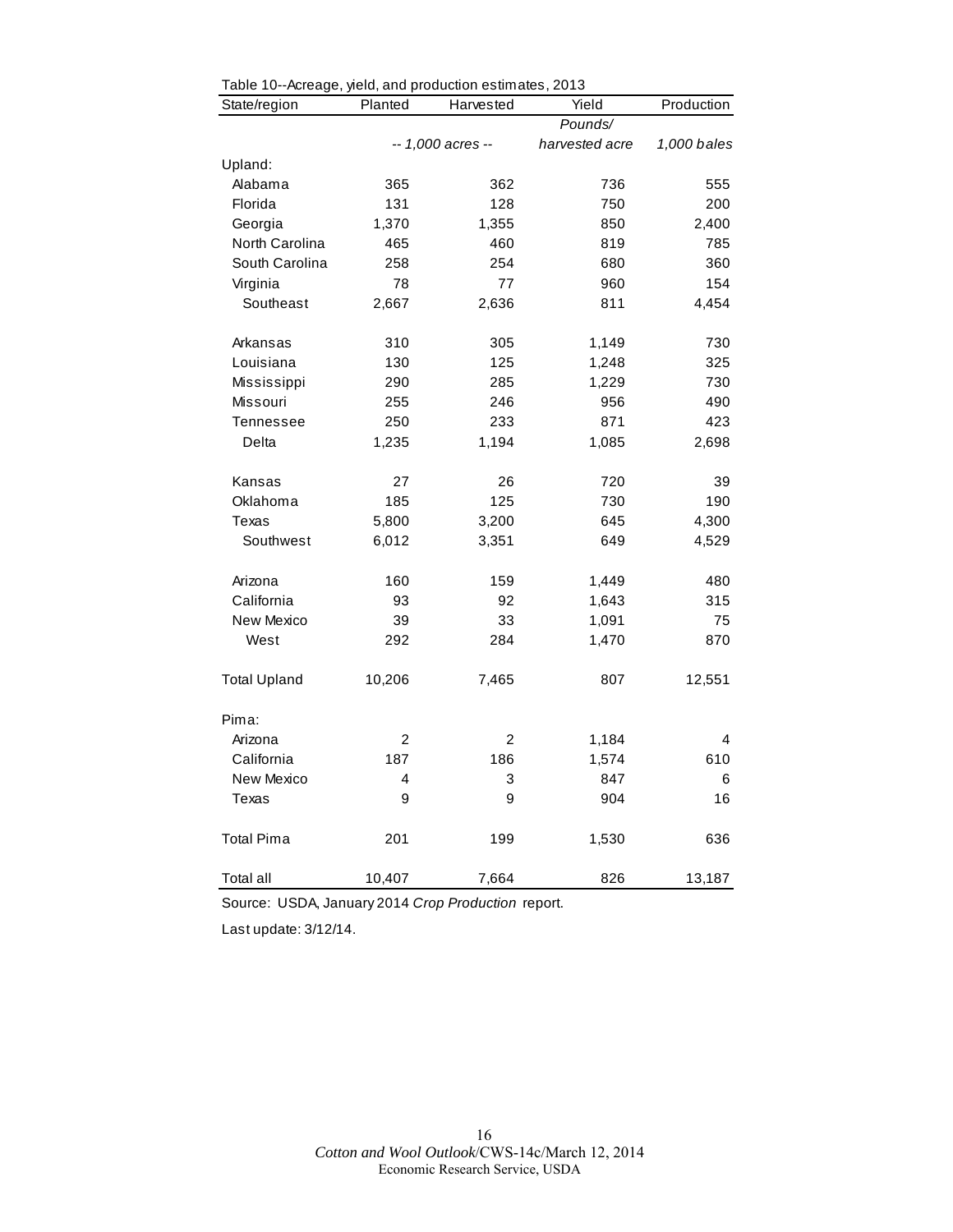| Table 11--Annual U.S. cotton textile imports, by origin |                 |           |           |           |           |  |  |  |
|---------------------------------------------------------|-----------------|-----------|-----------|-----------|-----------|--|--|--|
| Region/Country                                          | 2009            | 2010      | 2011      | 2012      | 2013      |  |  |  |
|                                                         | 1,000 pounds 1/ |           |           |           |           |  |  |  |
|                                                         |                 |           |           |           |           |  |  |  |
| North America                                           | 1,752,269       | 1,897,981 | 1,839,260 | 1,663,709 | 1,641,325 |  |  |  |
| Canada                                                  | 38,383          | 40,103    | 39,566    | 35,142    | 33,605    |  |  |  |
| Dominican Republic                                      | 58,254          | 70,737    | 70,750    | 68,687    | 72,034    |  |  |  |
| El Salvador                                             | 214,040         | 284,028   | 258,273   | 245,880   | 231,319   |  |  |  |
| Guatemala                                               | 120,312         | 117,612   | 106,356   | 97,775    | 99,397    |  |  |  |
| Haiti                                                   | 152,777         | 134,560   | 153,955   | 145,491   | 145,704   |  |  |  |
| Honduras                                                | 379,460         | 429,476   | 412,001   | 349,589   | 331,688   |  |  |  |
| Mexico                                                  | 606,025         | 628,594   | 581,538   | 525,362   | 533,802   |  |  |  |
| Nicaragua                                               | 162,116         | 178,477   | 206,973   | 185,672   | 187,789   |  |  |  |
| South America                                           | 101,403         | 101,271   | 59,298    | 51,679    | 52,233    |  |  |  |
| Peru                                                    | 35,096          | 38,298    | 33,976    | 29,568    | 28,216    |  |  |  |
| Europe                                                  | 141,718         | 162,047   | 138,988   | 147,866   | 154,453   |  |  |  |
| Turkey                                                  | 61,122          | 69,723    | 55,340    | 67,294    | 72,228    |  |  |  |
| Asia                                                    | 6,575,825       | 7,461,471 | 6,322,653 | 6,142,919 | 6,436,939 |  |  |  |
| Bangladesh                                              | 560,584         | 628,251   | 537,172   | 535,183   | 599,814   |  |  |  |
| Cambodia                                                | 235,474         | 272,888   | 251,639   | 237,724   | 222,372   |  |  |  |
| China                                                   | 2,765,618       | 3,310,555 | 2,748,175 | 2,660,785 | 2,780,763 |  |  |  |
| Hong Kong                                               | 22,510          | 16,631    | 12,512    | 9,420     | 12,059    |  |  |  |
| India                                                   | 701,018         | 788,224   | 687,902   | 709,190   | 752,471   |  |  |  |
| Indonesia                                               | 329,743         | 380,900   | 352,379   | 336,227   | 333,990   |  |  |  |
| Jordan                                                  | 67,083          | 60,885    | 47,888    | 50,876    | 53,601    |  |  |  |
| Malaysia                                                | 37,919          | 36,600    | 33,248    | 32,413    | 33,900    |  |  |  |
| Pakistan                                                | 861,343         | 926,191   | 766,688   | 720,502   | 737,499   |  |  |  |
| Philippines                                             | 75,548          | 71,524    | 66,283    | 58,070    | 54,355    |  |  |  |
| South Korea                                             | 84,262          | 85,824    | 68,854    | 68,583    | 66,472    |  |  |  |
| Sri Lanka                                               | 95,187          | 89,766    | 79,228    | 77,051    | 89,509    |  |  |  |
| Taiwan                                                  | 42,468          | 40,850    | 33,183    | 31,839    | 27,628    |  |  |  |
| Thailand                                                | 129,150         | 133,696   | 97,247    | 75,997    | 78,995    |  |  |  |
| Vietnam                                                 | 475,608         | 537,729   | 474,708   | 483,033   | 541,919   |  |  |  |
| Africa                                                  | 248,588         | 237,930   | 203,404   | 184,169   | 178,919   |  |  |  |
| Egypt                                                   | 121,209         | 130,666   | 108,009   | 99,751    | 95,050    |  |  |  |
| Lesotho                                                 | 44,978          | 44,154    | 39,588    | 33,523    | 33,455    |  |  |  |
| World 2/                                                | 8,820,812       | 9,861,621 | 8,564,312 | 8,190,888 | 8,464,276 |  |  |  |

Sources: USDA, Economic Research Service; and U.S. Dept. of Commerce, U.S. Census Bureau Last update: 03/12/14.